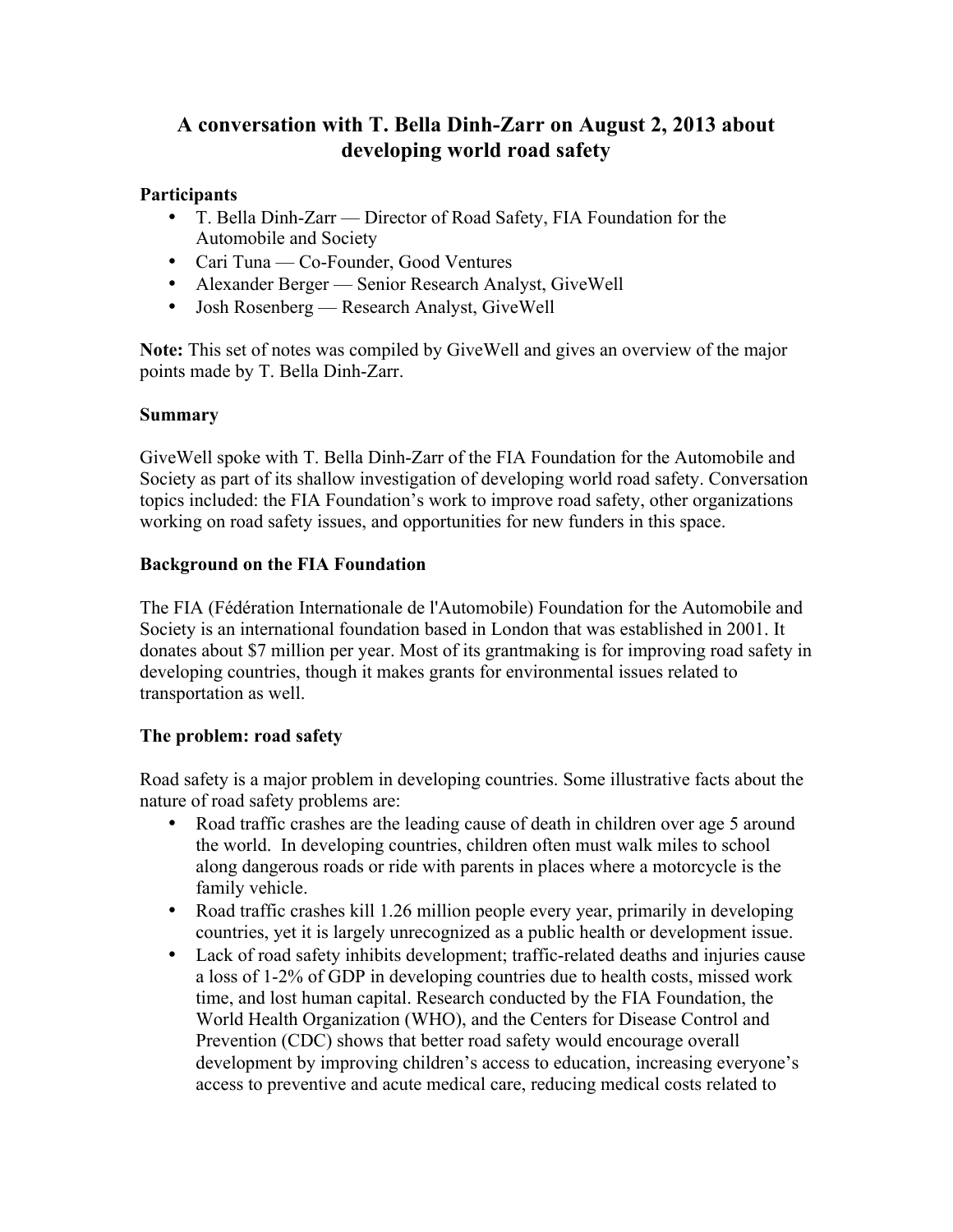road traffic injuries, and reducing the number of injuries and deaths of primary breadwinners.

As more people in developing countries acquire motorcycles and cars, vehicle and road safety will become even more important.

## **The FIA Foundation's activities**

#### *Make Roads Safe*

One of the FIA Foundation's primary campaigns is the Make Roads Safe campaign, which raises public and political awareness about road safety and makes grants to evidence-based projects in order to improve road safety.

#### *Proven, cost-effective distribution programs*

The FIA Foundation funds proven, cost-effective programs that prevent injuries and save lives, such as helmet distribution/education programs, police/enforcement programs, road infrastructure improvements, policy changes within countries, and school zone improvement programs that may include reflective backpack distribution. Reflective backpack distribution programs are targeted at children in developing countries who often walk to school early or late during low light hours.

The FIA Foundation spends about \$1 million per year on helmet distribution and education programs in Cambodia and Vietnam (through the Global Helmet Vaccine Initiative). It collaborates on some projects with other philanthropic or corporate donors. But total philanthropic spending on road safety in Cambodia and Vietnam is still only a few million dollars per year, not enough for a public health threat that causes such a large number of deaths and injuries in these countries.

The FIA Foundation also manages, pro bono, with WHO, the Road Safety Fund, which advises and accepts donations from corporations and philanthropies for road safety efforts as part of the Decade of Action for Road Safety. The FIA Foundation is also a donor to the Road Safety Fund.

The FIA Foundation is collaborating with the CDC on evaluations of some of its road safety programs, such as the helmet program. It hopes that doing these evaluations will lead larger aid organizations, such as USAID, to scale up helmet programs in other places.

#### *Low-cost infrastructure projects*

In addition to the International Road Assessment Program (iRAP) described in more detail below, the FIA Foundation supports low-cost infrastructure efforts through Amend (an NGO) to improve road safety, such as placing speed bumps and crosswalks in highrisk school zones. Amend identifies dangerous school zones using police reports and hospital records related to traffic fatalities. Amend is working with several hundred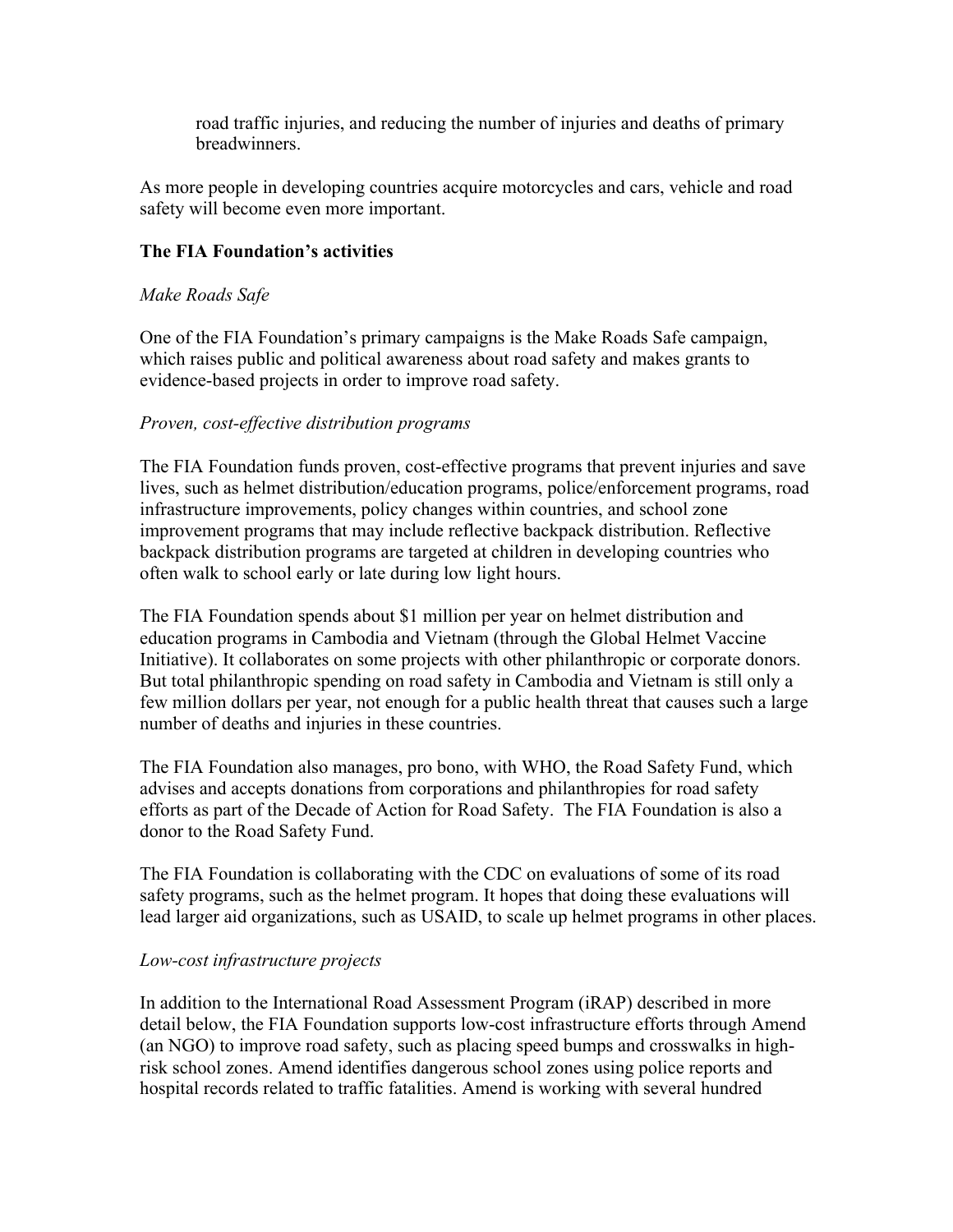schools near Dar es Salaam, Tanzania and Accra, Ghana. It collaborates with the Tanzanian and Ghanaian governments. The FIA Foundation has received preliminary reports suggesting that these programs have been successful.

#### *Advocacy*

#### Lobbying governments

The FIA Foundation runs the Road Safety Scholars Program, which trains up-and-coming leaders in developing countries on road safety. Former Road Safety Scholars have risen to prominent leadership positions in their countries and are champions for safe roads in police departments, governments, and prominent NGOs.

The FIA Foundation supports the Global Helmet Vaccine Initiative (GHVI), through the Asia Injury Prevention Foundation (AIPF), which was instrumental to a successful lobbying effort that persuaded the Vietnamese government to pass a law requiring motorcyclists to wear helmets. Compliance rates were high; within the first year, helmet use rates changed from less than 10% to greater than 90%. Deaths due to motorcycle crashes fell by about 25%, and hospital admittance due to motorcycle crash injuries fell by more than 25%. The FIA Foundation is expanding similar campaigns to other countries such as Cambodia and Thailand, places where Bloomberg Philanthropies is also working.

The FIA Foundation also works to pass seatbelt laws and drunk driving laws. It has worked with the Costa Rican government and auto club to help support the passage of a seatbelt law along with enforcement measures in Costa Rica. It has provided information and materials to a grassroots group called Mothers in Black that persuaded the Guyana government to pass the country's first ever drunk driving law by having mothers of drunk driving victims stand before the Parliament in a silent vigil.

## UN Decade of Action for Road Safety 2011-2020

After noticing a lack of political capacity to work on road safety issues, the FIA Foundation worked closely with the United Nations (UN) and WHO to make road safety a higher priority, resulting in the declaration of the UN Decade of Action for Road Safety 2011-2020. The Oman Mission to the UN, and later Russian Mission to the UN, along with prominent members of the FIA Foundation's board, especially Rt. Hon. Lord Robertson of Port Ellen, played an important role in establishing the Decade of Action.

About 100 countries co-sponsor or support the UN Decade of Action for Road Safety, which focuses on 5 pillars of action:

- Road infrastructure ensuring that roads are built in a safe manner and that there are adequate crosswalks, safety barriers, and other safe infrastructure design on the roads
- Vehicle safety ensuring that vehicles are built safely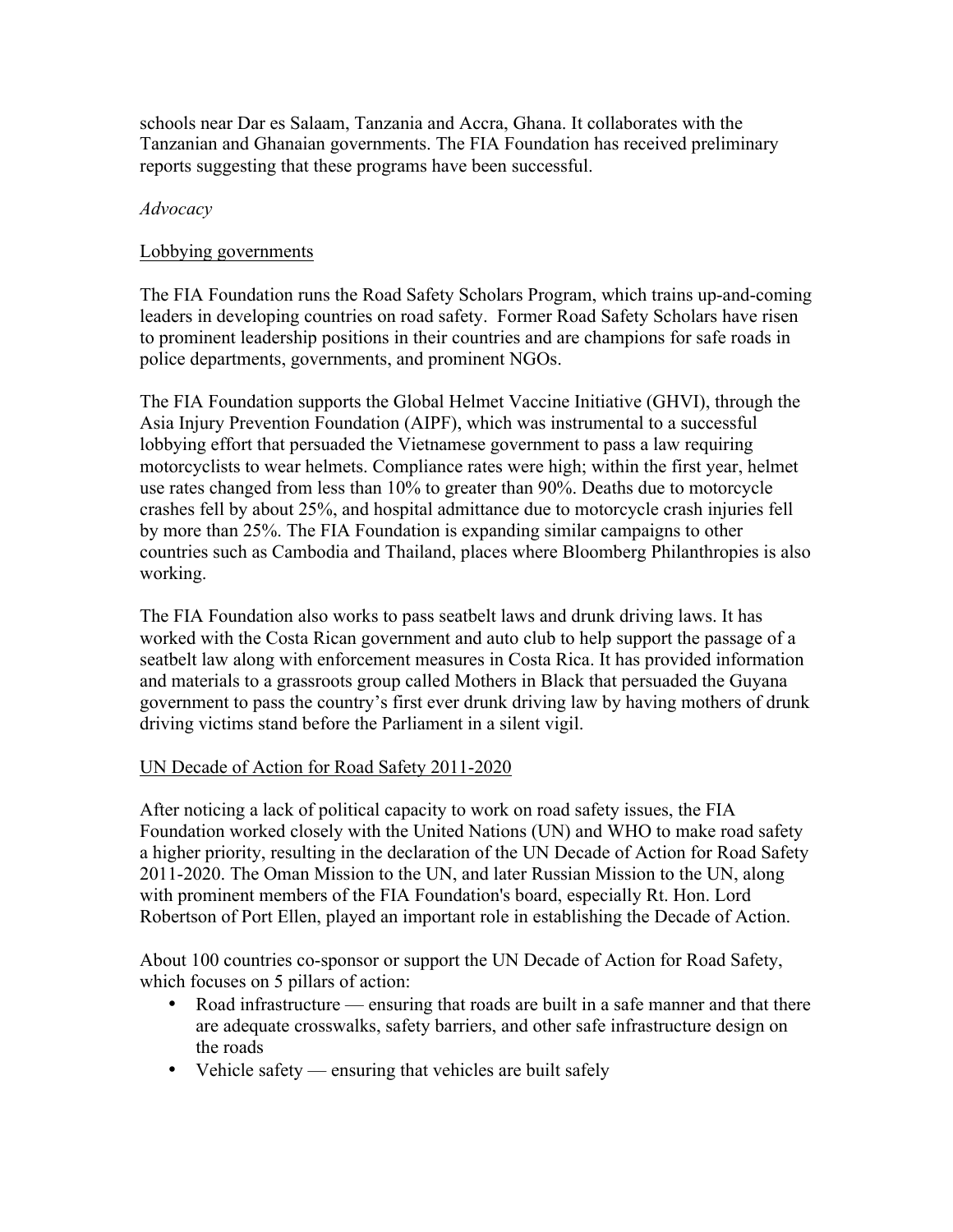- Changing behavior reducing drunk driving, increasing use of seatbelts and helmets
- Post-crash care reaching and providing medical care for traffic victims as soon as possible after crashes occur
- Capacity building and management supporting training and management within countries to create capacity for sustainable road safety efforts

The WHO, as the primary agent of the UN, is the FIA Foundation's key partner in guiding the UN Decade of Action for Road Safety.

Though important gains have been made in the first 2 years of the Decade of Action, at the current rate of improvement, the ambitious goals for the Decade cannot be met without more government involvement and wider public awareness of the issue. Road safety is still a neglected issue that is not widely recognized, despite causing more than 1.2 million deaths a year and at least 20 million serious injuries, resulting in devastating effects on people's lives.

#### *Road Assessment*

The FIA Foundation collaborates with governments, development banks, and NGOs to improve international road assessment.

It grants about \$1 million per year to the International Road Assessment Program (iRAP), a non-profit composed of engineers who evaluate the quality of roads in 60-70 developing countries and recommend safety improvements to governments. Unfortunately, countries often do not have enough funding to implement iRAP's suggestions, but more foreign aid and philanthropic contributions may help with this problem.

Development banks, such as the World Bank, the Inter-American Development Bank, and others, spend about \$4 billion on infrastructure in the developing world each year. However, the roads that development banks fund are not always safe. For example, the World Bank built a new \$10 million road in Bangladesh, but an independent evaluation found it to be one of the most dangerous roads in the country. The FIA Foundation is a donor to the World Bank's Global Road Safety Facility in hopes that future roads are built safely.

#### *Vehicle safety*

The FIA Foundation works with car manufacturers to help them meet robust safety requirements for their vehicles. Vehicle safety is an important problem in many developing countries. For example, Brazil will soon pass Germany in the production of cars, but many of its cars have 0-star or 1-star safety ratings

#### **Other organizations working on road safety**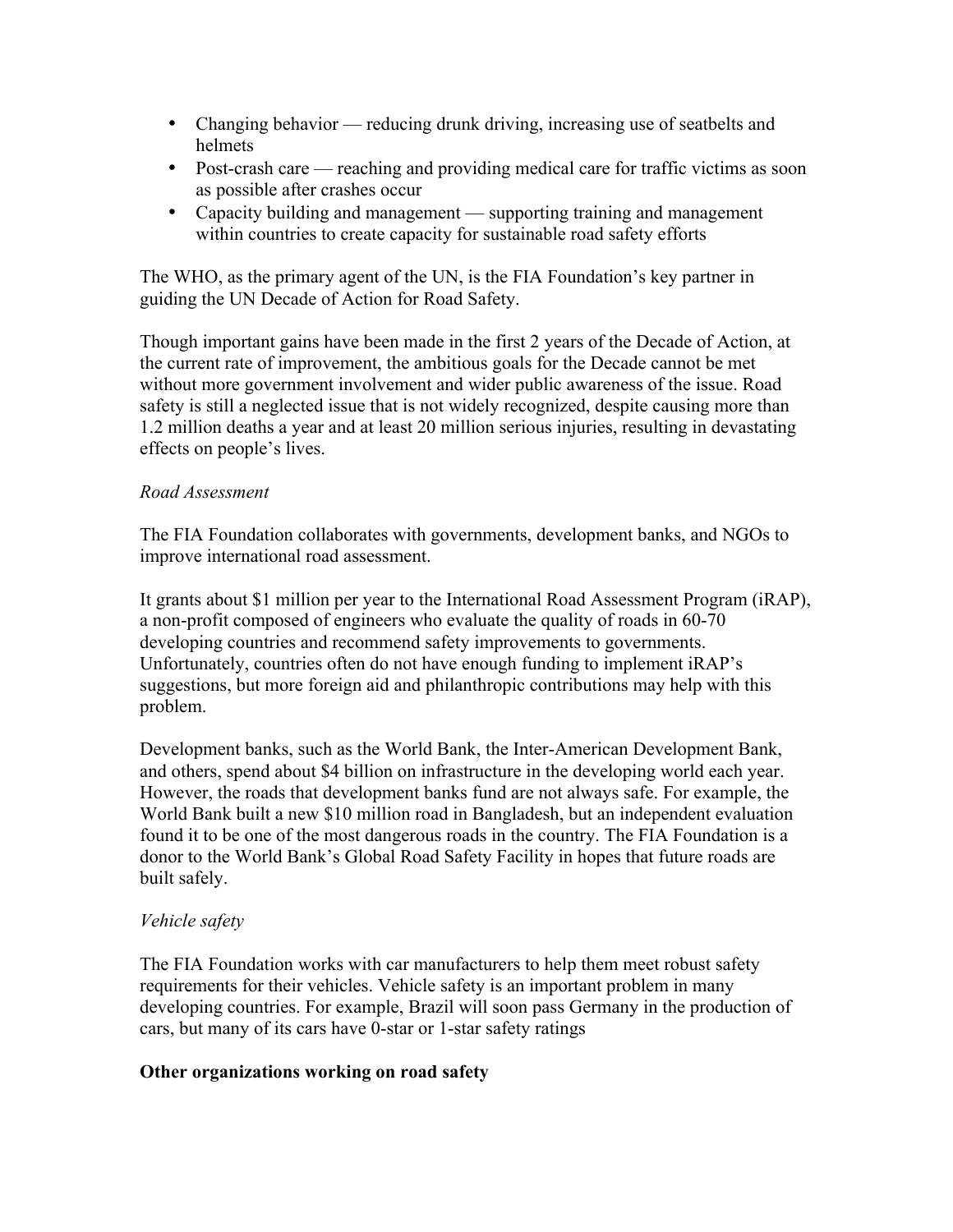## *Private foundations*

Bloomberg Philanthropies is in the midst of a \$125 million, 5-year, 10-country program to improve road safety. It also funds many partners, such as the Global Road Safety Partnership.

## *NGOs*

- Amend a small NGO that does proven, replicable, cost-effective work to improve road safety. It has strong local contacts in Ghana and Tanzania but will expand to other African countries in the next few years.
- iRAP works on international road assessment.
- Asia Injury Prevention Foundation (AIPF) carries out helmet education and distribution programs, partners with non-profit helmet factory (Pro-tec) which is staffed in part by people who are disabled and produces low cost tropical weight safe helmets. AIPF spearheads the Global Helmet Vaccine Initiative.
- Eastern Alliance for Safe Sustainable Transport (EASST) Eastern European partnership of NGOs and government officials that facilitates cross-border projects on sustainable transport and road safety.
- Institute of Road Traffic Education (IRTE) NGO formed by an interdisciplinary group to make the Indian roads safer through training, research, and policy.
- Fundación Gonzalo Rodríguez (FGR) Uruguayan-based NGO with a focus on road safety for children and vehicle safety.
- Many other NGOs also work on road safety issues and belong to the UN Road Safety Collaboration (organized by WHO), but funding is a concern for all of them because safe roads are not a widely recognized issue publicly or politically.

## *International institutions*

The WHO, World Bank, and other development banks are major international institutions involved in road safety issues, but it is a very small, usually less influential, part of these institutions that work on road safety.

The CDC spends relatively little money on global road safety, but its research significantly influences road safety implementation.

## *Governments*

- Many developing country governments work to improve road safety
- USAID is beginning to show interest in international road safety issues. USAID is in the process of providing a grant to a helmet project in Cambodia led by AIPF.

## *Universities*

• University of Michigan